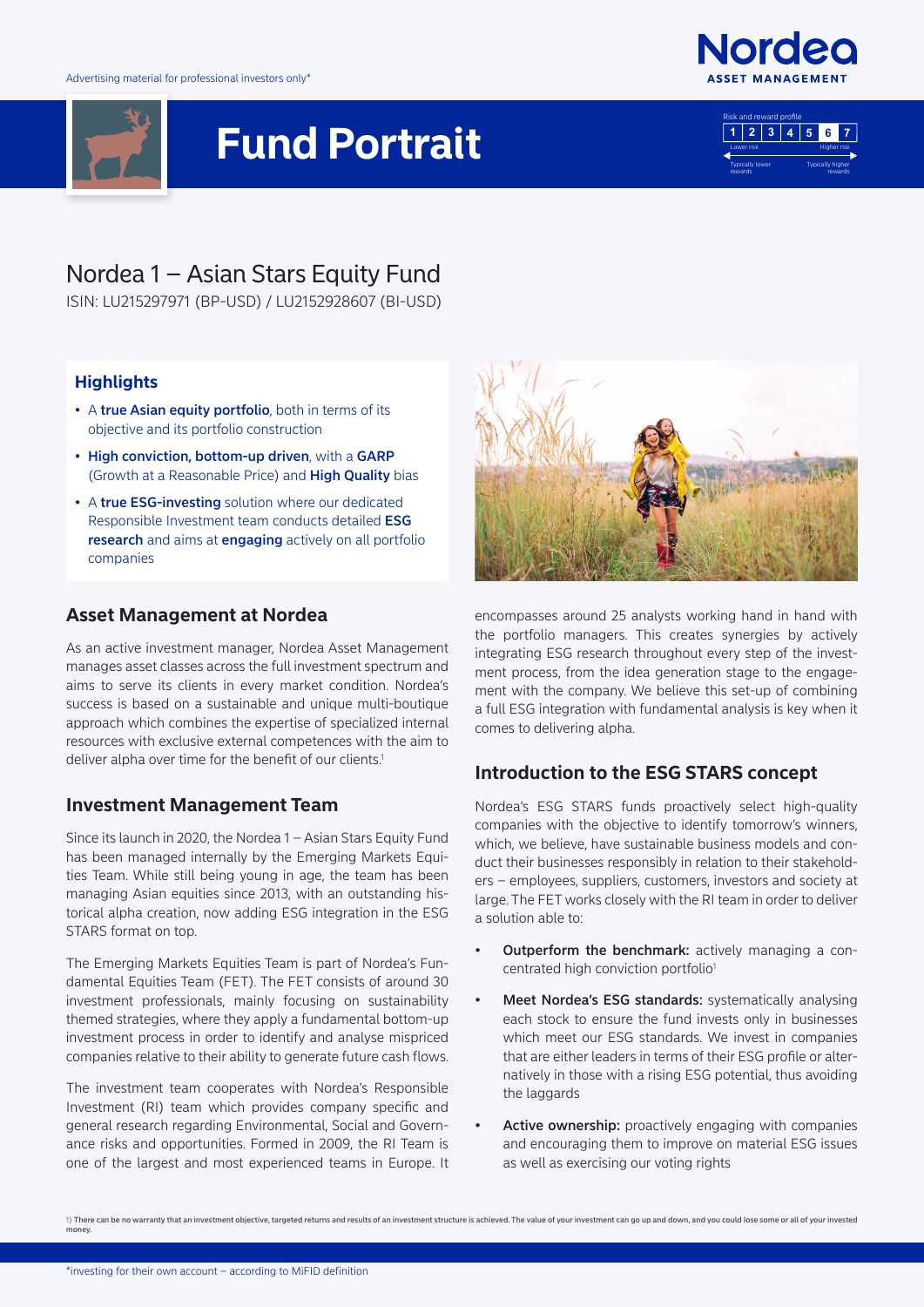#### **Well positioned to participate in the Asian growth stories**

The rising purchasing power of Asian consumers indicates opportunities in many consumer-related businesses across a range of segments. This goes far beyond the purely internet-related names that Asia is known for and includes among others sportswear and staples consumption.

We believe new technology like artificial intelligence, automation, 5G and biotech will continue to perform as a result of the pandemic and the need for businesses to adopt some of these technologies to maintain growth. Meanwhile, the 'digitisation' of many areas of the economy will continue. We expect digital adoption in South East Asia to catch up with China, which drives demand for increased processor power, bandwidth and storage.

On top, our Nordea 1 – Asian Stars Equity Fund is perfectly positioned to benefit from the afore mentioned tailwinds that Asian equities are benefitting from.



Our solution is allocating into pockets of growth, being identified as the structural shifts in the Asian region taking place right now.

While by 2030, Asia is expected to contribute 60% to global growth, Asian equities are still under-represented in global benchmarks and investors' portfolios.

#### **Investment Strategy**

In 2020, reacting to the strong demand from investors to have an ESG solution investing solely in Asia, we launched the Nordea  $1 -$  Asian Stars Equity Fund. This strategy follows the same process, the same philosophy, the same integration, the same engagement policy and the same bias towards sustainable business models than its older sister, the Nordea 1 – Emerging Stars Equity Fund.

| <b>Structural growth themes</b> |                                                                                                                                                                        |  |
|---------------------------------|------------------------------------------------------------------------------------------------------------------------------------------------------------------------|--|
| <b>Technology</b>               | Memory, Foundry, IoT, Industrial Automation, Cloud software<br>$\bullet$<br>Samsung Electronics, TSMC, Kingdee, Aspeed, Silergy, Glodon<br>$\bullet$                   |  |
| <b>Sustainability</b>           | Energy efficiency in manufacturing, electric vehicles,<br>٠<br>Power generation mix shifting to renewable energy<br>Samsung SDI, Chroma<br>$\bullet$                   |  |
| <b>Healthcare</b>               | Ageing populations with more disposable income<br>٠<br>demanding better quality services, insurance<br>Ping An Healthcare & Technology<br>$\bullet$                    |  |
| <b>Indian Growth</b>            | Financial inclusion, consumption, property, growth of middle<br>$\bullet$<br>class<br>HDFC Bank, Hindustan Unilever, Varun Beverages, Info Edge<br>$\bullet$           |  |
| <b>Emerging Consumer</b>        | Social Media, eCommerce, new retail, online travel agencies,<br>financial inclusion, lifestyle changes<br>Alibaba, Baozun, Bank Rakyat, Sea, Foshan Haitian, Pinduoduo |  |
| <b>New China</b>                | Development of new China, consumption upgrading,<br>٠<br>media consumption, growth in financial services<br>Ping An, AIA, Tencent, Li Ning<br>$\bullet$                |  |

The Nordea  $1 -$  Asian Stars Equity Fund is a high conviction and **bottom-up** driven Asia equity portfolio with a GARP (Growth at a Reasonable Price) and High Quality bias. The objective of the fund is to outperform the MSCI AC Asia ex-Japan Net Return Index – the most commonly used benchmark within Asia – by 300 bps p.a. (gross of fees) over a full investment cycle, while keeping an eye on active risk vis-a-vis the benchmark (target information ratio  $0.5 - 0.75$ )<sup>2</sup>.

The Portfolio Managers (PMs) work to find the right balance between growth and valuation by concentrating on the mid- to long-term opportunities and to avoid focusing on short term noise. Markets, especially Asian equities tend to be very inefficient at assessing the potential development of earnings in the long term, which is actually one of the most important periods when estimating the value of a company's growth potential.

## **Fundamental analysis**

The DNA of the investment process has been in place and has not changed since the inception of the fund on 28.04.2020.

The team focuses on finding companies with the ability to capitalize on structural growth opportunities and investing in such firms before the market recognizes their potential. The businesses they select must be very well positioned among their sector's peers, having a sustainable competitive advantage in order to profit the most from the recognized opportunities. The resulting names should have what they call Industry Key Success Factors.

The companies identified as beneficiaries are then screened following a strict ESG analysis, in order to find business models that are capable to deliver sustainable shareholder value. Only the companies that have passed the ESG screening become a part of the fund's idea pool and are subject of our proprietary in depth bottom-up stock selection process.

This last step protects us from paying too much for the growth potential we have recognized in the previous stages of the investment process. The identified 30 to 50 "Asian Stars" are then included in the high conviction portfolio that offers investors a diversified exposure to Asia that avoids top-down, country-specific bets.

<sup>2)</sup> There can be no warranty that an investment objective, targeted returns and results of an investment structure is achieved. The value of your investment can go up and down, and you could lose some or all of your investe money.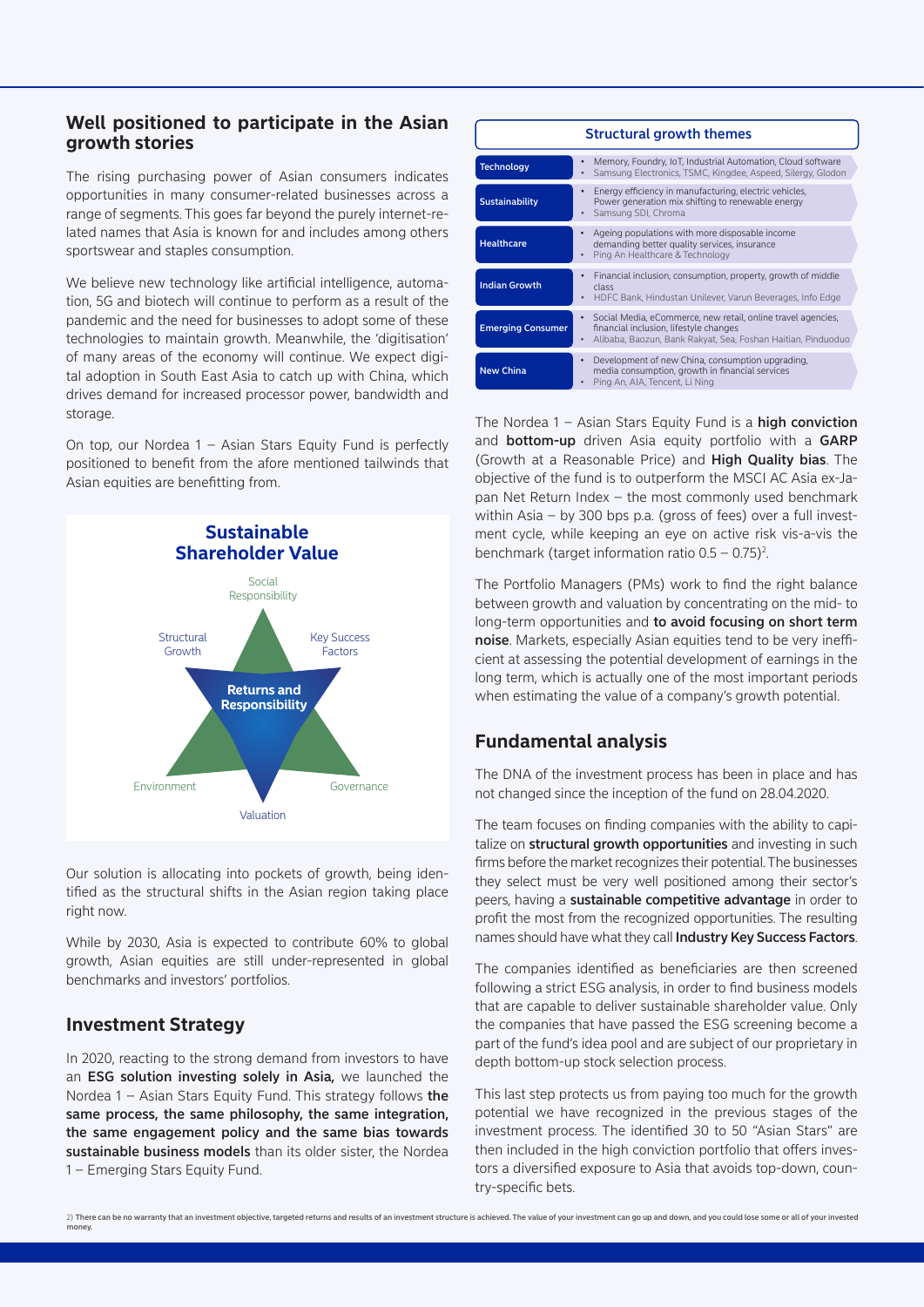

## **ESG research**

As an integrated component to the investment process of all our ESG STARS products, a thorough in-house ESG analysis is performed by our independent and seasoned RI team. The team uses multiple sources of information in their proprietary analysis (the most important being the companies themselves) where we aim that each ESG-analysis is achieved through a face-to-face conference with the relevant representatives.

All companies considered for investment are analysed by our RI team. The analysis is performed "bottom-up" and focuses on how the company operates with stakeholders, particularly on potential conflict areas. For each sector we have identified their material ESG issues, which are included in our evaluation. These inputs are used to form our own company view, meaning that we are not bound by any external ESG assessments. Moreover, when assessing a company's ESG risk profile we also focus on specific themes utilising the UN Sustainable Development Goals (SDG).

Additionally, our ESG research is systematically impacting the valuation model. In the DCF framework, companies with strong ESG profiles tend to generate superior excess returns above their cost of invested capital. Other things being equal, this results in a greater fair value estimate for strong ESG performers.

#### **Engagement & Impact Management**

Being a key part of the investment process, Engagement means having a constructive dialogue with the companies we invest in or that we are considering for investment. Such dialogue enables us to understand how a company is thinking about and addressing ESG risks or opportunities that are relevant for its business. The portfolio managers and RI Team together build an engagement roadmap, where they identify the most relevant and material ESG topics for each company. Engagement can take various forms, from conference calls to face-to-face

meetings, field visits and even active ownership & voting. While the RI Team typically takes the lead in engagement activities, our portfolio managers often participate as well. We hold upwards of 150 meetings a year. We see engagement as a way to preserve and enhance long-term shareholder value, as well as a great opportunity to create a positive impact for the broader society.

Adhering to Nordea's Responsible Investment policy, we do not invest in companies involved in the production of illegal or nuclear weapons, including cluster munitions and anti-personnel mines. Moreover, we exclude some companies with exposure to coal mining, oil sands, oil and gas extraction through arctic drilling and Tobacco. The ESG STARS strategies are also subject to a number of formal exclusion criteria and adhere to our PAFF (Paris-Aligned Fossil Fuel Policy). Exclusions will, however, rarely be triggered as companies subject to exclusion would typically not be selected as potentially investible in the first place. However, it is worth noting that the ESG STARS concept aims for positive selection with the objective to influence companies to improve their ESG profiles, that's why excluding a company from our portfolios is always the last resort for us.

Engagement takes a new dimension with our ESG STARS products. It does not only consist of the traditional forms of engagement, like the exercise of voting rights or entering into a dialogue to encourage companies to improve their management systems, their ESG performance or their reporting. When assessing a company's ESG risk profile, the RI team pays attention to specific themes utilising the UN Sustainable Development Goals.

We distinguish between two types of engagement:

- **Risk Engagement:** if a company is not managing its material ESG risks well, the RI team engages with the company on the issue. The ESG risks can be company specific or stem from the country in which the company operates or its industry. Violations of international norms and conventions are also addressed under Risk Engagement
- **SDGs Engagement:** we believe the UN Sustainable Development Goals (SDGs) form a useful framework, which helps us to understand company strategy in the context of global ESG themes. While companies' exposure to SDGs varies greatly, these exposures can be both a source of opportunity and risk, and hence a valuable area for engagement

## **Delivering shareholder value**

Since its inception, back in April 2020, the Nordea 1 – Asian Stars Equity Fund has successfully integrated a strong fundamental view on the companies with a comprehensive ESG analysis. The broad capabilities and extensive resources available within Nordea have been key in this process. The PM profits from a strong analytical platform with both regional and sector experts.